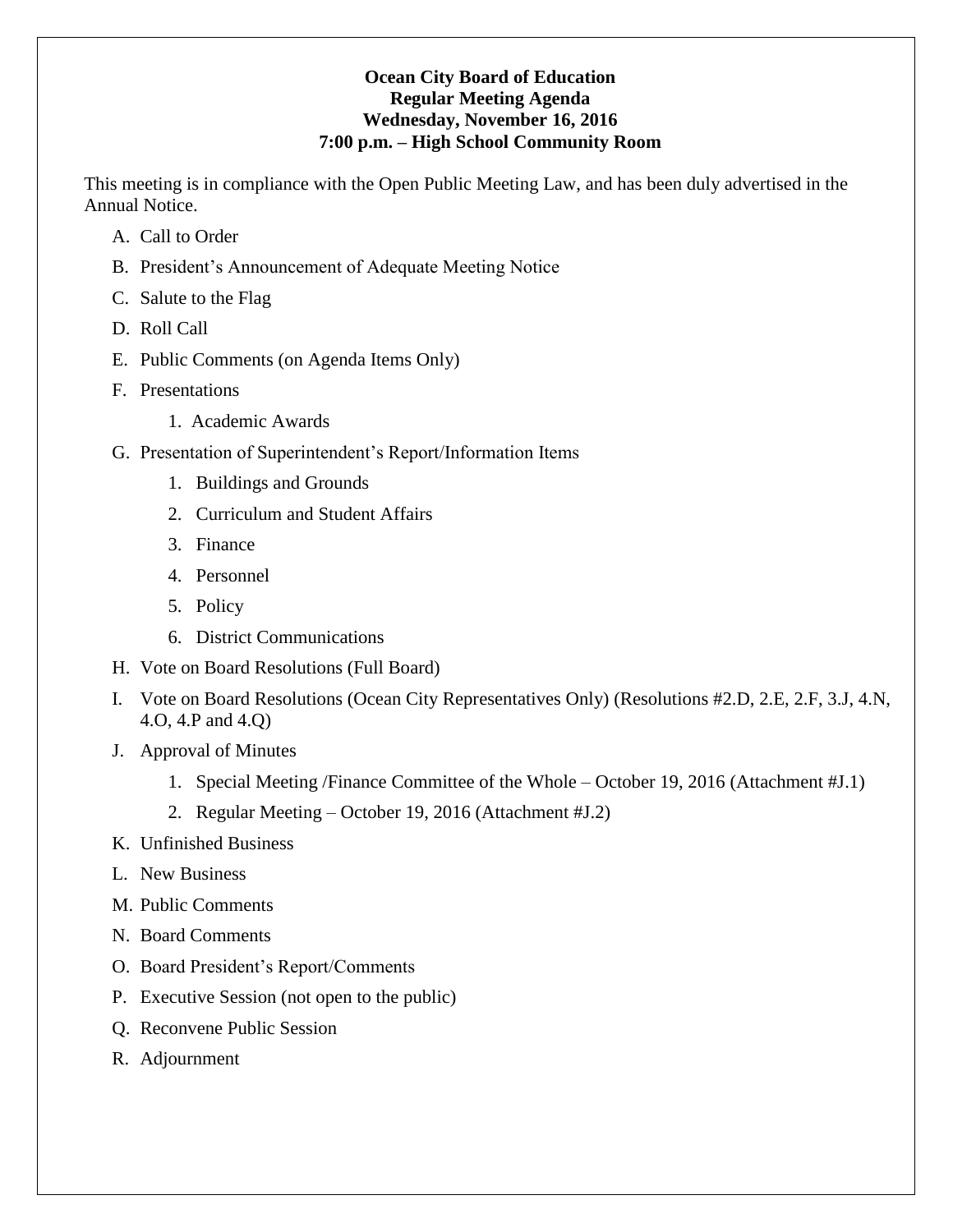### **OFFICE OF THE SUPERINTENDENT OF SCHOOLS**

**TO:** Ocean City Board of Education

# **FROM: Dr. Kathleen Taylor, Superintendent of Schools**

**RE:** November 16, 2016 Regular Board Meeting

**MOTION:** Based on the recommendation of the Superintendent of Schools, the following resolutions are presented for formal approval by the Board of Education.

### **1. Buildings and Grounds**

| <b>Informational Items</b>                      |                  |
|-------------------------------------------------|------------------|
| Fire Drills                                     |                  |
| Ocean City High School                          | October 11, 2016 |
| Ocean City Intermediate School                  | October 12, 2016 |
| Ocean City Primary School                       | October 11, 2016 |
|                                                 |                  |
| <b>Security Drills</b>                          |                  |
| Ocean City High School                          | October 4, 2016  |
| Ocean City Intermediate School October 14, 2016 |                  |
| Ocean City Primary School                       | October 14, 2016 |

- **Discussion**
- Buildings and Grounds Committee Report Mr. Oves, Chairperson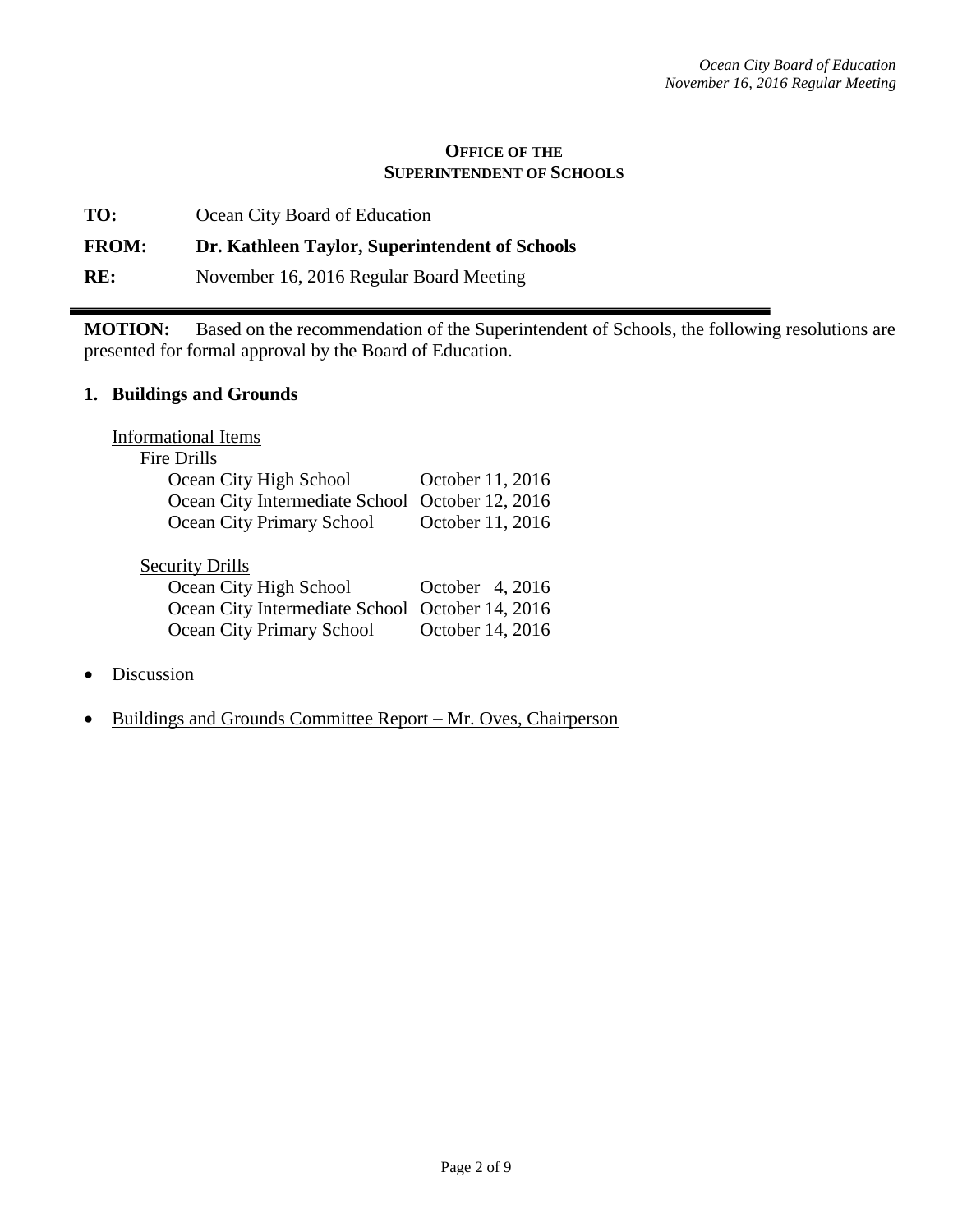## **2. Curriculum and Student Affairs**

A. Out of District Placements

The Board approves the following out-of-district placements for the 2016-17 school year:

| <b>Placement</b>               | # of Students | <b>District</b> | <b>Tuition</b> |
|--------------------------------|---------------|-----------------|----------------|
| <b>Coastal Learning Center</b> |               | OC.             | \$47,934       |
| <b>CMCSSSD</b>                 |               | OC              | \$49,400       |
| <b>CMCSSSD</b>                 |               | OC.             | \$56,450       |
| <b>CMCSSSD</b>                 |               | OC              | \$56,450       |

B. High School Field Trip Request (Attachment #2.B) The Board approves the attached High School Field Trip list.

- C. High School Winter Sports' Schedules (Attachment #2.C) The Board approves the attached High School 2016-17 Winter Sports' Schedules.
- D. Intermediate School Field Trip Request (Attachment #2.D) **(Ocean City Representatives Only)** The Board approves the attached Intermediate School Field Trip list.
- E. Intermediate School Winter Sports' Schedules (Attachment #2.E) **(Ocean City Representatives Only)** The Board approves the attached Intermediate School 2016-17 Winter Sports' Schedules.
- F. Harassment, Intimidation, and Bullying (HIB) Case Finding (Attachment #2.F) **(Ocean City Representatives Only)** The Board adopts and approves Harassment, Intimidation and Bullying (HIB) Case Finding as reported in the attached.

# Informational Items (Attachments)

Out-of-School Suspension Reports for October 2016

- Discussion
- Curriculum and Student Affairs Committee Report Mrs. McAlister, Chairperson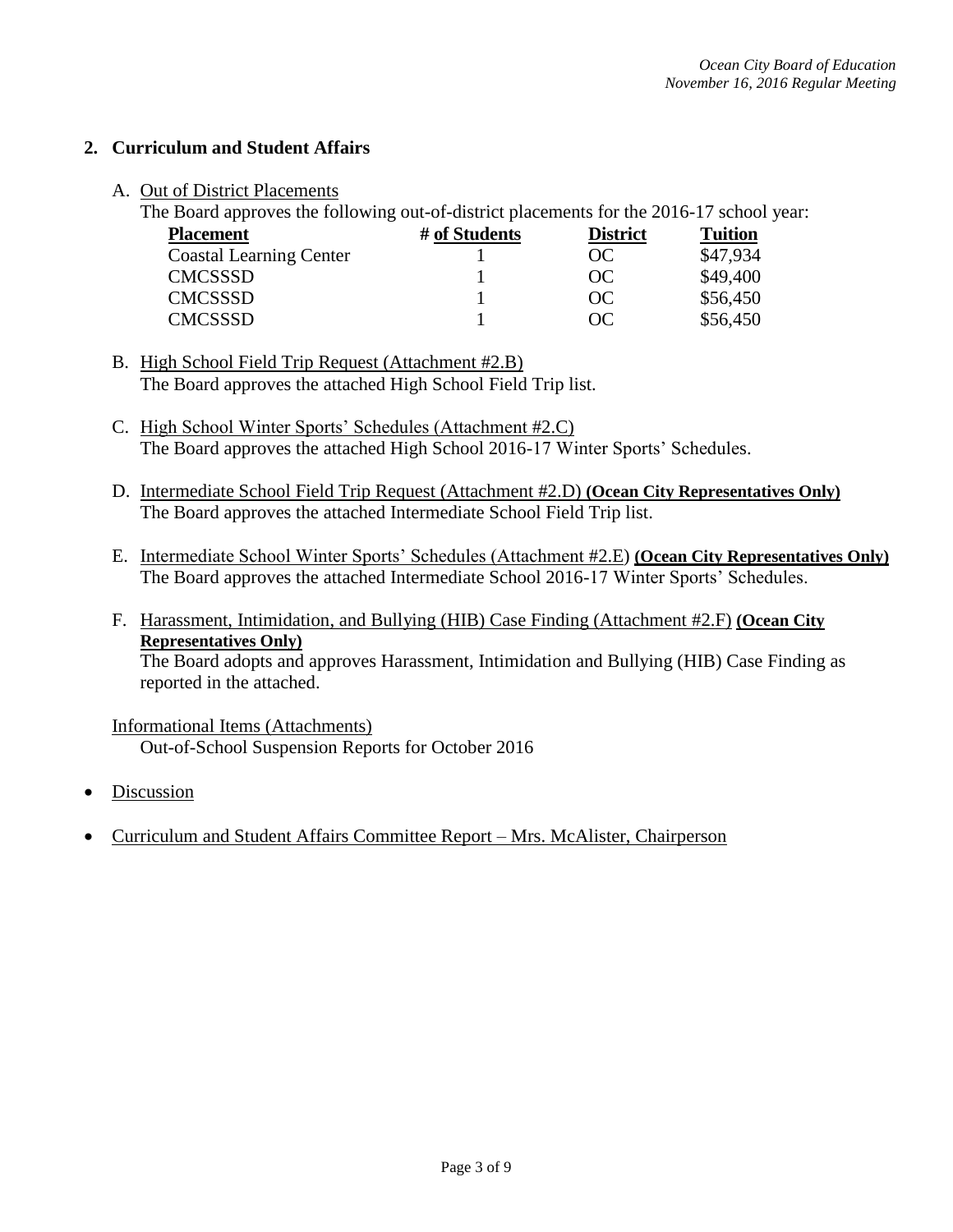# **3. Finance**

- A. Bill List (Attachment #3.A) The Board approves the payment of bills for November 2016 in the amount of \$3,460,313.42.
- B. Secretary and Monthly Cash Reconciliation Reports (Attachment #3.B) The Board approves the Board Secretary's Monthly Financial Report and the Monthly Cash Reconciliation Report for September 2016.
- C. Line Item Transfers (Attachment #3.C) The Board approves the revenue and appropriation transfers for September 2016. The Board also acknowledges receipt of the State of NJ mandated transfer reconciliation form for September 2016.
- D. Travel & Expense Reimbursement (Attachment #3.D) The Board approves the November 2016 list of Board of Education Members and School District Staff travel and related expense reimbursements.
- E. Food Service Report (Attachment #3.E) The Board accepts the Food Service Monthly Finance Report for October 2016.
- F. Acceptance of Revised Nonpublic Technology Aid The Board accepts the revised Nonpublic Technology Aid for Westminster Christian Academy for the 2016-17 school year in the amount of \$1,300.
- G. Acceptance of Nonpublic Security Aid The Board accepts Nonpublic Security Aid for Westminster Christian Academy for the 2016-17 school year in the amount of \$2,500.
- H. Acceptance of Ocean City Free Public Library Grant Funds The Board accepts grant funds in the amount of \$20,190 from the Ocean City Free Public Library for "Bringing the Wetlands to Life in Ocean City" for January 2017 to June 2017.
- I. Joint Transportation Agreement

The Board approves the 2016-17 Joint Transportation Agreement with the Upper Township Board of Education (host district) for transportation of Ocean City (joiner) students as follows:

|                   |         |                    |                | <b>Host</b>     | Joiner          |             |
|-------------------|---------|--------------------|----------------|-----------------|-----------------|-------------|
| <b>Start Date</b> |         | End Date Route No. | Destination    | <b>Students</b> | <b>Students</b> | Joiner Cost |
| 9/12/16           | 6/30/17 | <b>COAST</b>       | Yale School    |                 | $\mathbf{I}$    | \$13,725.00 |
| 10/5/16           | 6/30/17 | <b>COAST</b>       | Coastal Learn. |                 |                 | \$12,525.00 |

- J. Joint Transportation Agreement **(Ocean City Representatives Only)** The Board approves the 2016-17 Joint Transportation Agreement with Atlantic County Special Services. Atlantic County Special Services (host) will transport one Ocean City (joiner) student to Russell Swift School, Egg Harbor Township on Route No. OC-Swift starting September 1, 2016 to June 30, 2017, at a joiner cost of \$18,000.
- Discussion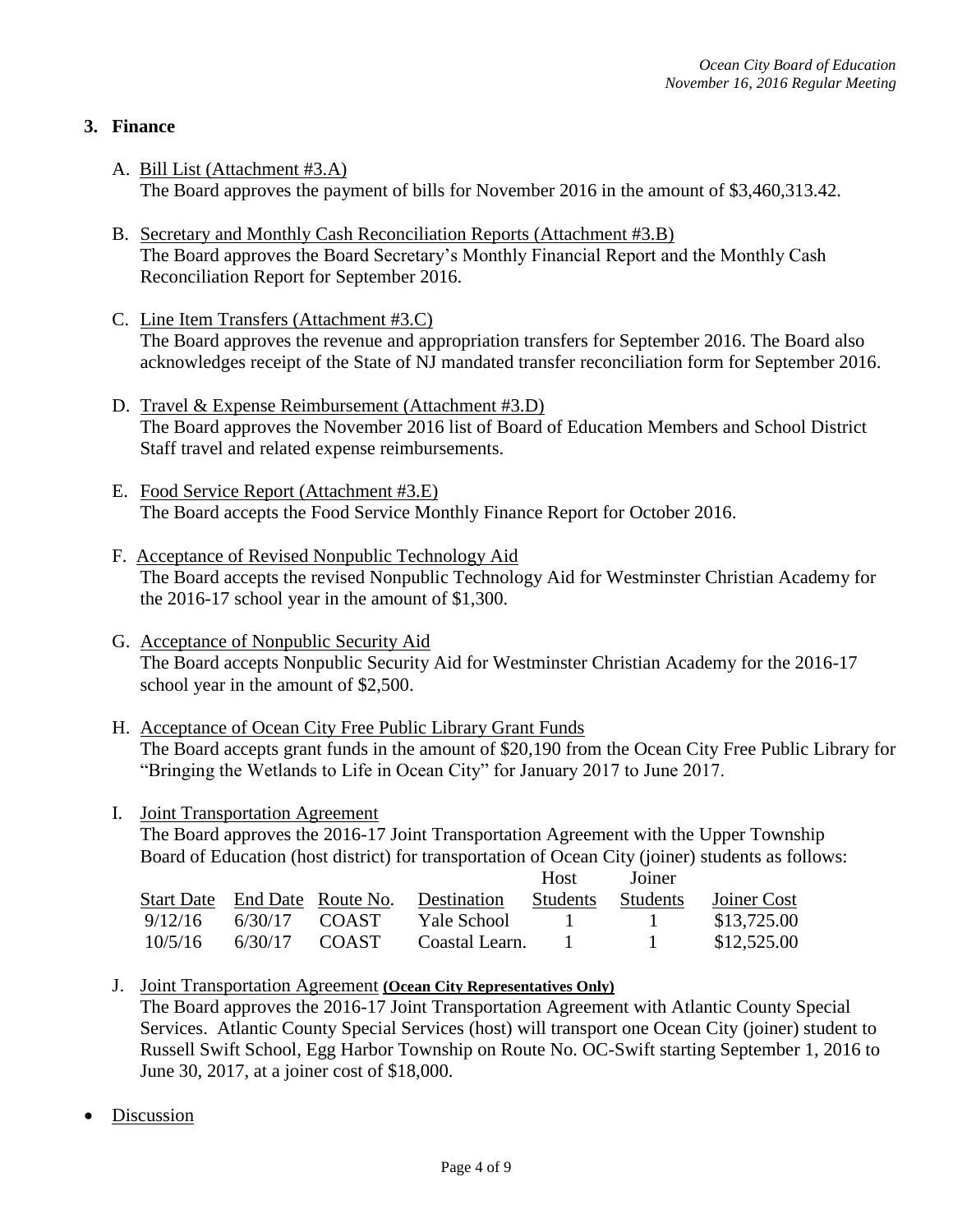### **4. Personnel** (All motions are upon Superintendent's recommendation:)

- A. Substitutes and Sporting Event Workers (Attachment #4.A) roll call vote The Board approves the attached criminal history approved/HIB trained substitutes and sporting event workers for the 2016-17 school year.
- B. Short-Term District Substitute (Attachment #4.B) roll call vote The Board approves the contract for Terrence Crowley, as a short-term substitute acting superintendent, on an as needed basis.
- C. Leave of Absence District Supportive Staff (Attachment #4.C) roll call vote The Board approves employee #3019, an unpaid FMLA/NJFLA leave of absence, effective November 14, 2016 through on or before December 23, 2016, with an expected return date of January 3, 2017.
- D. Resignation High School Coach roll call vote The Board accepts the resignation of Timothy Cook, winter track assistant coach, effective for the 2016-17 school year.
- E. High School Coaches, Stipends and Volunteers (Attachment #4.E) roll call vote The Board approves the attached High School coaches, stipends and volunteers for the 2016-17 school year.
- F. High School Co-Curricular Activity Club Advisors and Stipends roll call vote The Board revises the co-curricular activity club advisor for the High School Mascot Club from Gregory Wheeldon, level 4, at a stipend of \$3,480, to co-advisors Gregory Wheeldon and Donald Toal,  $\frac{1}{2}$  of level 4, at a stipend of \$1,740 each.
- G. High School Concert Piano Accompanist and Stipends roll call vote The Board approves Andrew Hink, High School concert piano accompanist for the winter and spring concerts, at a maximum stipend of \$350 for each performance (stipend based on and paid by ticket sales).
- H. High School Prom Stipend roll call vote The Board approves Rosemary Millar, School Nurse for the High School Prom, at a stipend of \$30 per hour, not to exceed 5 hours.
- I. Leaves of Absence High School Certificated Staff (Attachment #4.I) roll call vote The Board approves the following High School certificated staff leaves of absence:

Employee #0679, a paid leave of absence, effective December 8, 2016 through January 10, 2017, with an expected return date of January 11, 2017

Employee #1728, a paid leave of absence, effective November 23, 2016 through December 23, 2016, with an expected return date of January 3, 2017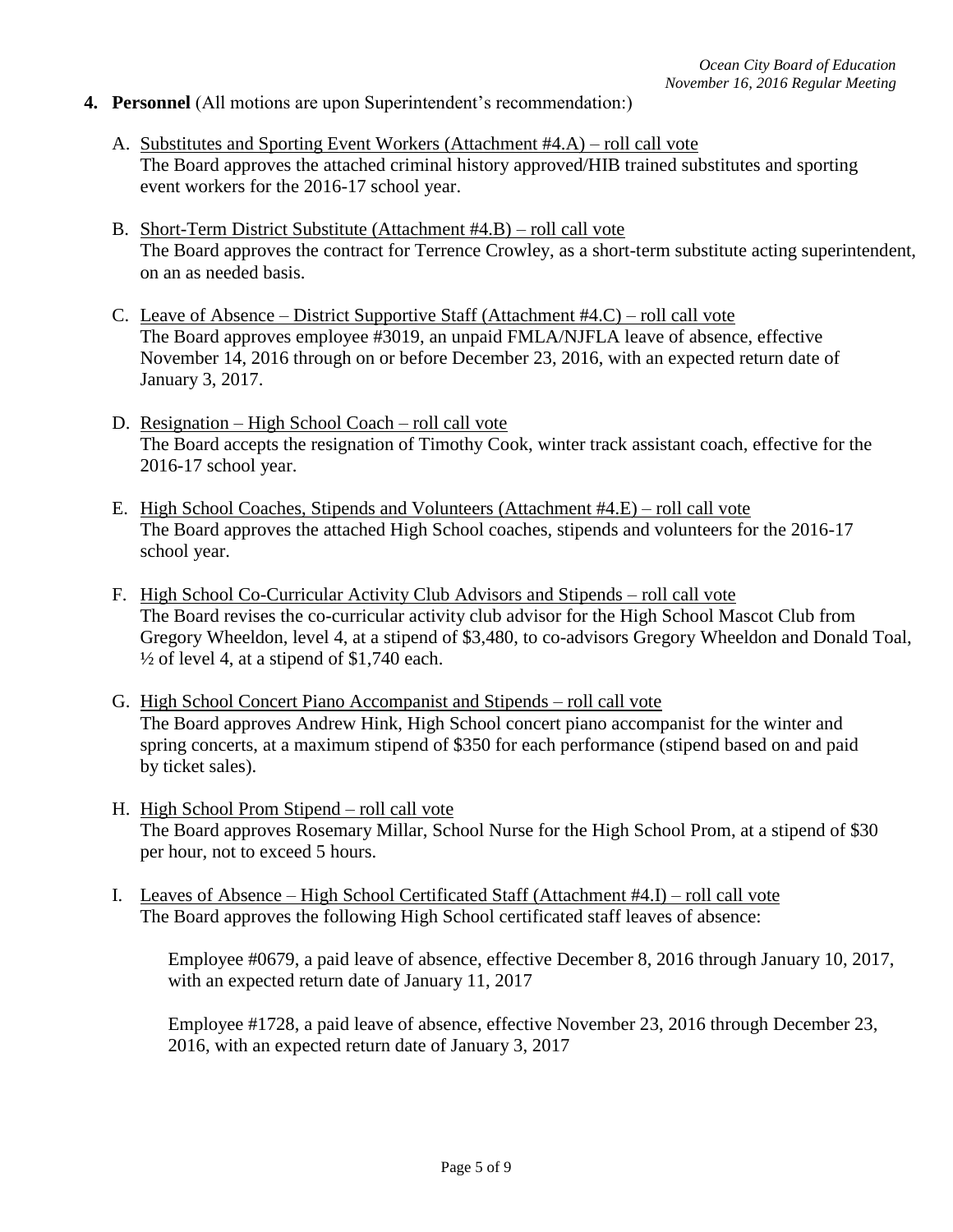Employee #3489, a paid leave of absence, effective January 9, 2017 through February 3, 2017, an unpaid FMLA leave of absence, effective February 6, 2017 through February 17, 2017, and an unpaid FMLA/NJFLA leave of absence, effective February 21, 2017 through April 7, 2017, with an expected return date of April 10, 2017

J. Extended Leaves of Absence – High School Certificated Staff (Attachment #4.J) – roll call vote The Board approves the following High School certificated staff leaves of absence:

Employee #0066, an extended paid leave of absence from November 17, 2016 through December 23, 2016, with an expected return date of January 3, 2017

Employee #0204, an extended paid leave of absence from October 31, 2016 through on or before November 29, 2016

K. Extension for Short-Term Leave Replacements – High School Certificated Staff – roll call vote The Board approves the extension of the following short-term leave replacements:

George Plamantouras, short-term leave replacement High School teacher, an extension through on or before November 29, 2016, at a stipend of \$160 per diem.

Sharon Pizagno, short-term leave replacement High School Teacher/Librarian, an extension through December 2, 2016, at a stipend of \$160 per diem.

- L. Extended Leave of Absence High School Supportive Staff (Attachment #4.L) roll call vote The Board approves employee #2229, an extended FMLA unpaid leave of absence from October 31, 2016 through December 22, 2016, with an expected return date of December 23, 2016.
- M. Tenure High School Certificated Staff roll call vote

The Board approves the granting of tenure to the following High School certificated staff: Sean Matthews, Health and Physical Education Teacher, effective January 3, 2017 Lisa O'Neill, Special Education Teacher, effective January 4, 2017

- N. Tenure Intermediate School Certificated Staff roll call vote **Ocean City Representatives Only)** The Board approves the granting of tenure to the following Intermediate School certificated staff: Lisa Cuneo, Health and Physical Education Teacher, effective January 3, 2017 Robert Spiegel, Mathematics Teacher, effective January 24, 2017
- O. Revised Leave of Absence Intermediate School Certificated Staff (Attachment #4.O) roll call vote (**Ocean City Representatives Only)** The Board approves employee #2903, a revised FMLA/NJFLA intermittent leave of absence, effective October 12, 2016 through October 25, 2016, December 9, 2016 through December 16, 2016, and January 2, 2017 through January 6, 2017.
- P. Leave of Absence Intermediate School Certificated Staff (Attachment #4.P) roll call vote **(Ocean City Representatives Only)**

The Board approves employee #0246, a paid leave of absence, effective October 20, 2016 through on or before November 21, 2016.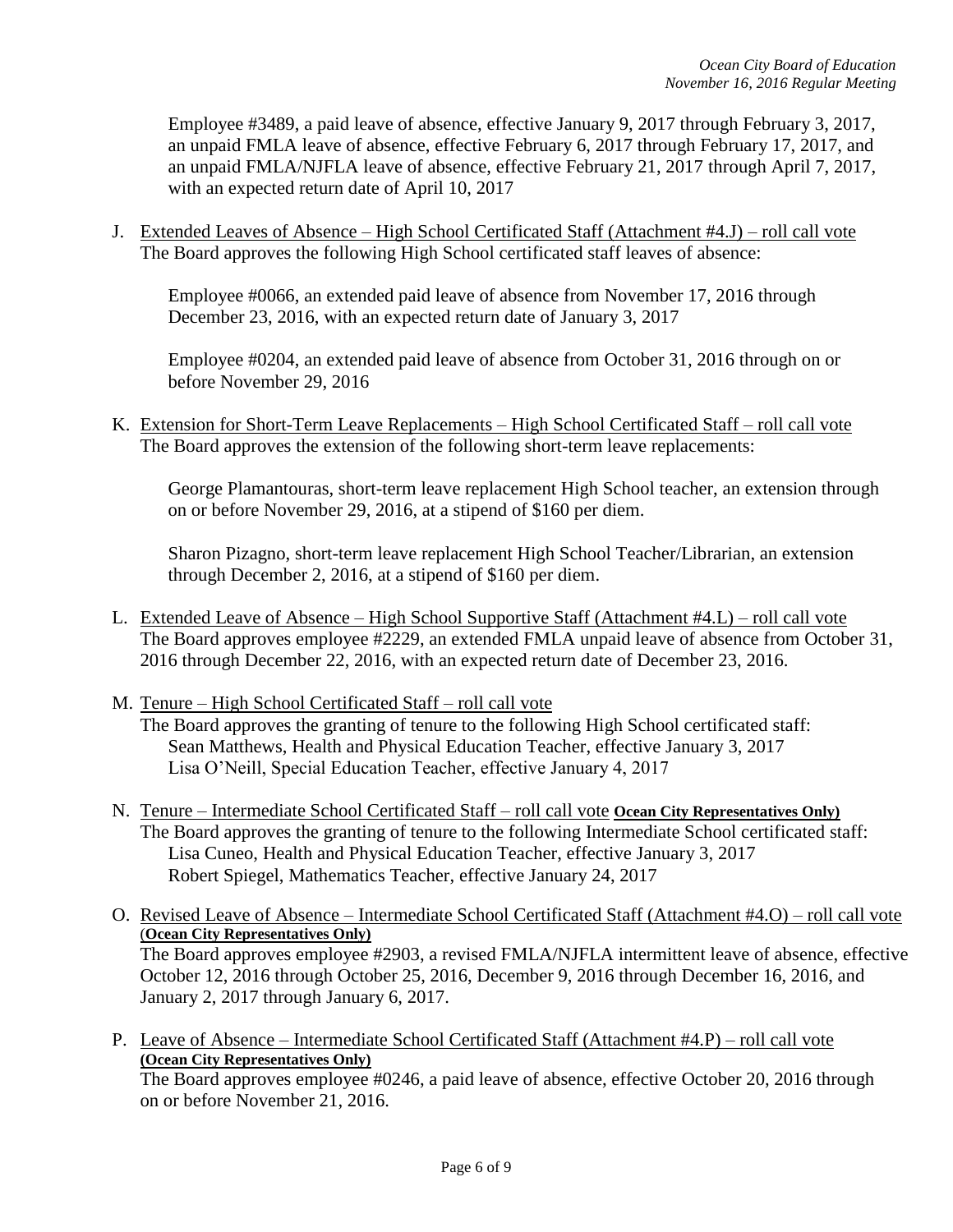Q. Short-Term Leave Replacement – Intermediate School Certificated Staff – roll call vote **(Ocean City Representatives Only)**

The Board ratifies Marcia Vogel, short-term leave replacement Intermediate School fifth grade teacher, effective November 3, 2016 through on or before November 18, 2016, at a stipend of \$160 per diem.

- Discussion
- Negotiations Committee Report Mr. Bauer, Chairperson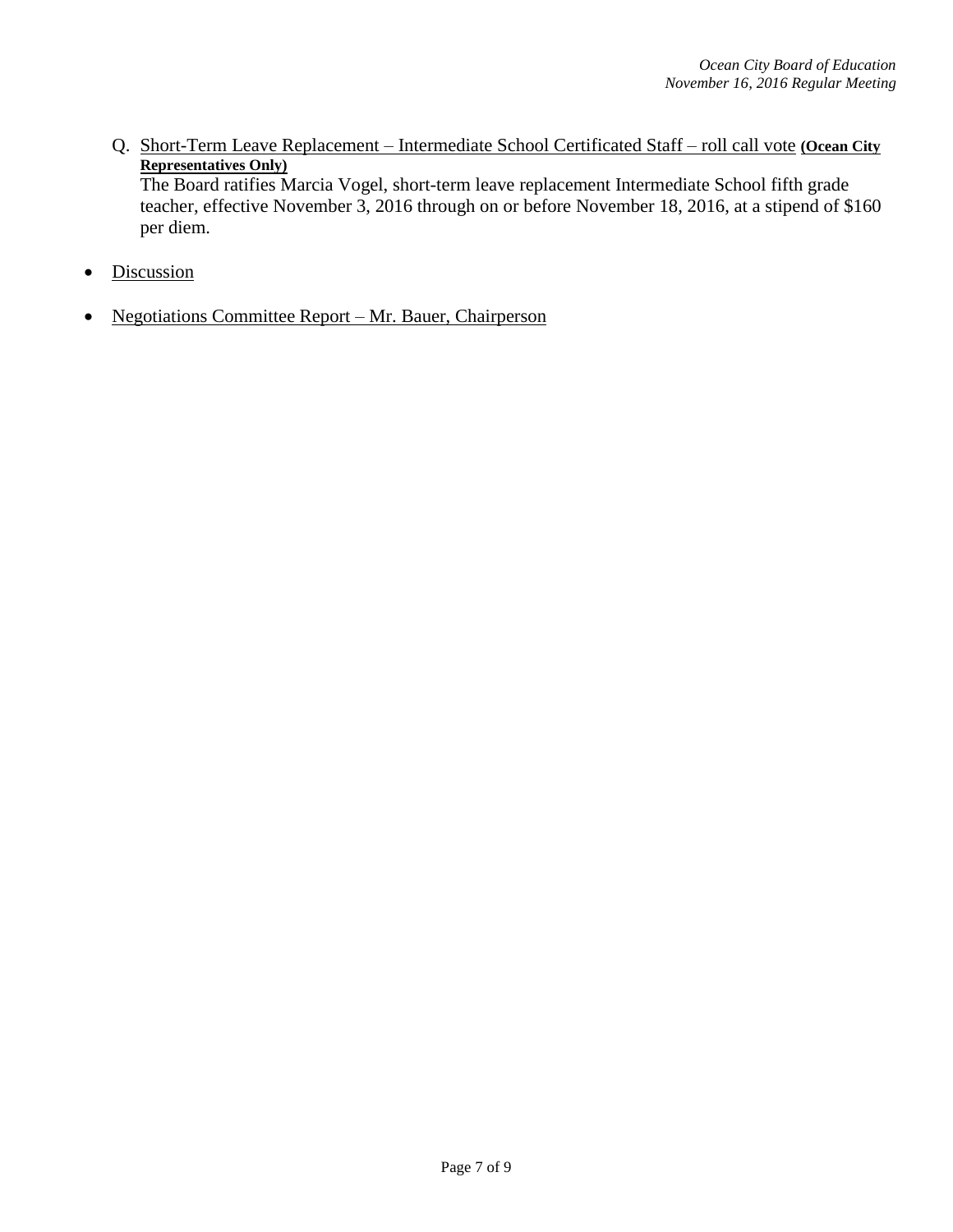# **5. Policy**

- A. Policy  $2^{nd}$  Reading (Attachment #5.A) The Board approves the following replacements, additions and/or deletions to the Board Policy and/or Regulation Manuals.
	- 9182 Co-Curricular Activity/Club Volunteer
- Discussion
- Policy Committee Report Mrs. Prettyman, Chairperson